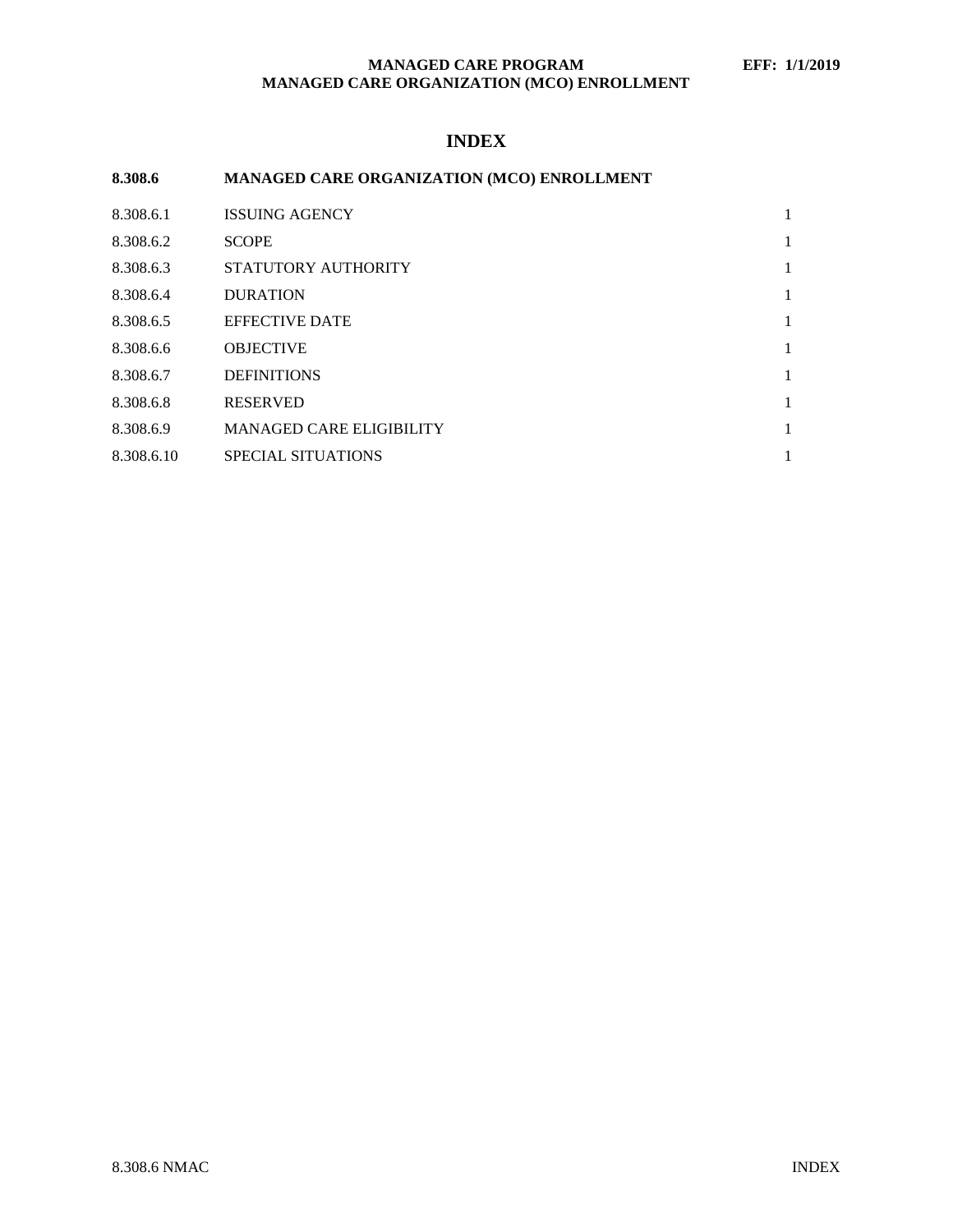### **MANAGED CARE PROGRAM EFF: 1/1/2019 MANAGED CARE ORGANIZATION (MCO) ENROLLMENT**

#### **TITLE 8 SOCIAL SERVICES CHAPTER 308 MANAGED CARE PROGRAM PART 6 MANAGED CARE ORGANIZATION (MCO) ENROLLMENT**

<span id="page-1-0"></span>**8.308.6.1 ISSUING AGENCY:** New Mexico Human Services Department (HSD). [8.308.6.1 NMAC - Rp, 8.308.6.1 NMAC, 5/1/2018]

<span id="page-1-1"></span>**8.308.6.2 SCOPE:** This rule applies to the general public. [8.308.6.2 NMAC - Rp, 8.308.6.2 NMAC, 5/1/2018]

<span id="page-1-2"></span>**8.308.6.3 STATUTORY AUTHORITY:** The New Mexico medicaid program and other health care programs are administered pursuant to regulations promulgated by the federal department of health and human services under Title XIX of the Social Security Act as amended or by state statute. See Section 27-1-12 et seq., NMSA 1978.

[8.308.6.3 NMAC - Rp, 8.308.6.3 NMAC, 5/1/2018]

<span id="page-1-3"></span>**8.308.6.4 DURATION:** Permanent.

[8.308.6.4 NMAC - Rp, 8.308.6.4 NMAC, 5/1/2018]

<span id="page-1-4"></span>**8.308.6.5 EFFECTIVE DATE:** May 1, 2018, unless a later date is cited at the end of a section. [8.308.6.5 NMAC - Rp, 8.308.6.5 NMAC, 5/1/2018]

<span id="page-1-5"></span>**8.308.6.6 OBJECTIVE:** The objective of this rule is to provide instructions for the service portion of the New Mexico medical assistance programs.

[8.308.6.6 NMAC - Rp, 8.308.6.6 NMAC, 5/1/2018]

#### <span id="page-1-6"></span>**8.308.6.7 DEFINITIONS:** [**RESERVED**]

<span id="page-1-7"></span>**8.308.6.8** [**RESERVED**]

[8.308.6.8 NMAC - Rp, 8.308.6.8 NMAC, 5/1/2018]

#### <span id="page-1-8"></span>**8.308.6.9 MANAGED CARE ELIGIBILITY:**

**A.** General requirements: HSD determines eligibility for medicaid. An eligible recipient is required to participate in a HSD managed care program unless specifically excluded as listed below. Enrollment in a particular managed care organization (MCO) will be according to the eligible recipient's selection of a MCO at the time of application for eligibility, or during other permitted selection periods, or as assigned by HSD, if the eligible recipient makes no selection.

**B.** The following eligible recipients, as established by their eligibility category, are excluded from managed care enrollment:

- **(1)** qualified medicare beneficiaries (QMB)-only recipients;
- **(2)** specified low income medicare beneficiaries (SLIMB) only;
- **(3)** qualified individuals;
- **(4)** qualified disabled working individuals;
- **(5)** refugees;
- **(6)** participants in the program of all inclusive care for the elderly (PACE);
- **(7)** children and adolescents in out-of-state foster care or adoption placements.; and
- **(8)** family planning-only eligible recipients.

**C.** Native Americans may opt into managed care. If a native American is dually-eligible or in need of long-term care services, he or she is required to enroll in a MCO.

**D.** For those individuals who are not otherwise eligible for medicaid and who meet the financial and medical criteria established by HSD, HSD or its authorized agent may further determine eligibility for managed care enrollment through a waiver allocation process contingent upon available funding and enrollment capacity. [8.308.6.9 NMAC - Rp, 8.308.6.9 NMAC, 5/1/2018; A, 1/1/2019]

## <span id="page-1-9"></span>**8.308.6.10 SPECIAL SITUATIONS:**

**A.** HSD newborn enrollment criteria.